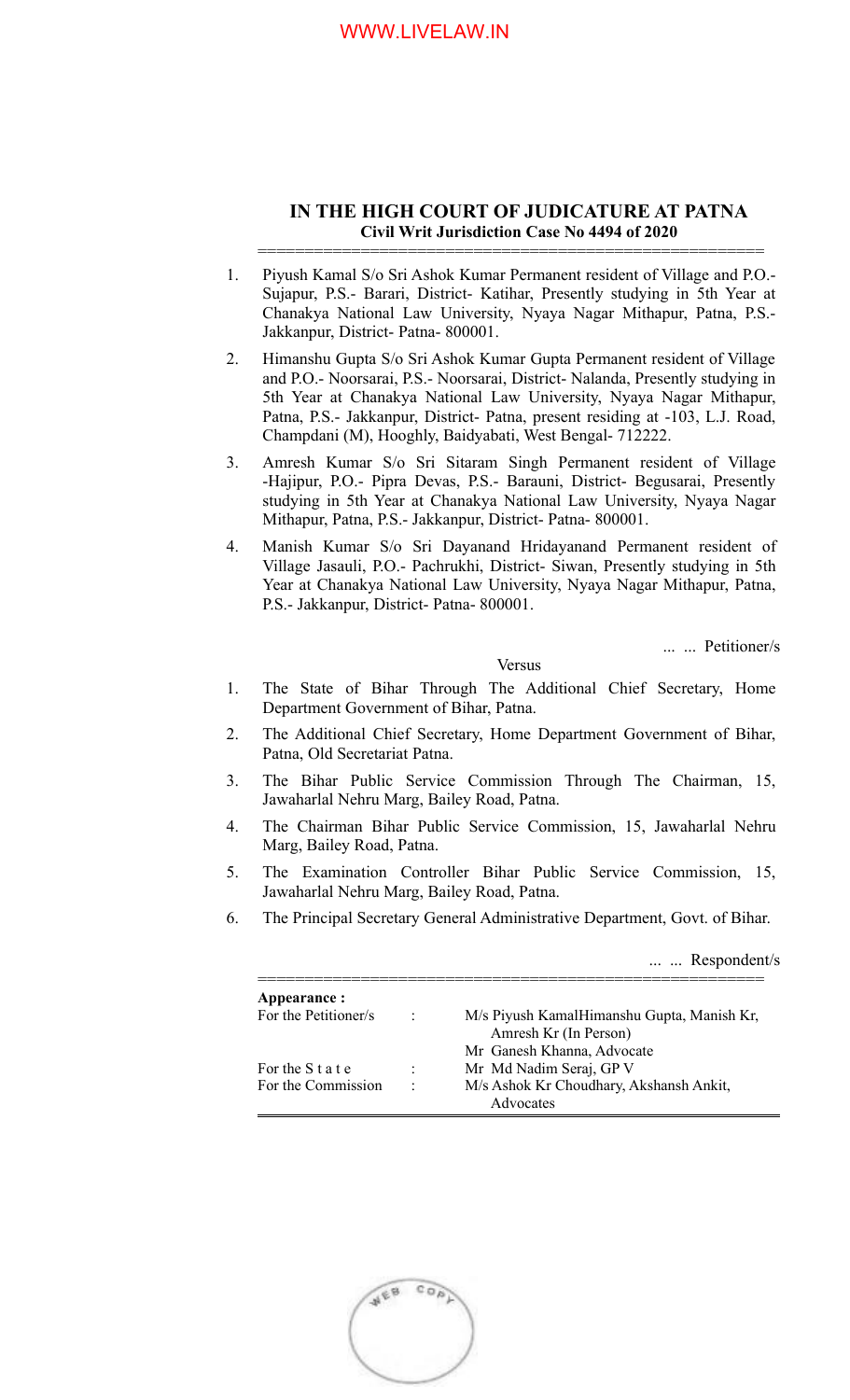#### WWW.LIVELAW.IN

Patna High Court CWJC No.4494 of 2020 dt.06-03-2020 2/6

# **CORAM: HONOURABLE MR JUSTICE MADHURESH PRASAD ORAL JUDGMENT Date : 06-03-2020**

Heard the petitioners in person as well as the learned State Counsel. Learned counsel for the Bihar Public Service Commission (for brevity, *the Commission*) has also made submissions.

**2** The petitioners are final year students of the Chanakya Law University, Patna. They are in the  $05<sup>th</sup>$  year and to appear in the final examination scheduled to be held from 20.04.2020 for which results are to be declared on 15.05.2020.

**3** They are aggrieved by an Advertisement brought out by the Respondent-Commission in respect of the selection process for appointment of Assistant Prosecution Officer. The requisite qualification in the said Advertisement is the Law Graduate.

**4** The petitioners submit that having regard to the schedule of the selection process, it is obvious that they would obtain the requisite qualification before the appointment process is complete. The Advertisement, however, requires the qualification at the time of submission of Online application forms. On account of such stipulation, they stand excluded in the selection process.

**5** It is the submission of the petitioners that the Bihar Prosecution Manual, 2003 does not contain any such stipulation

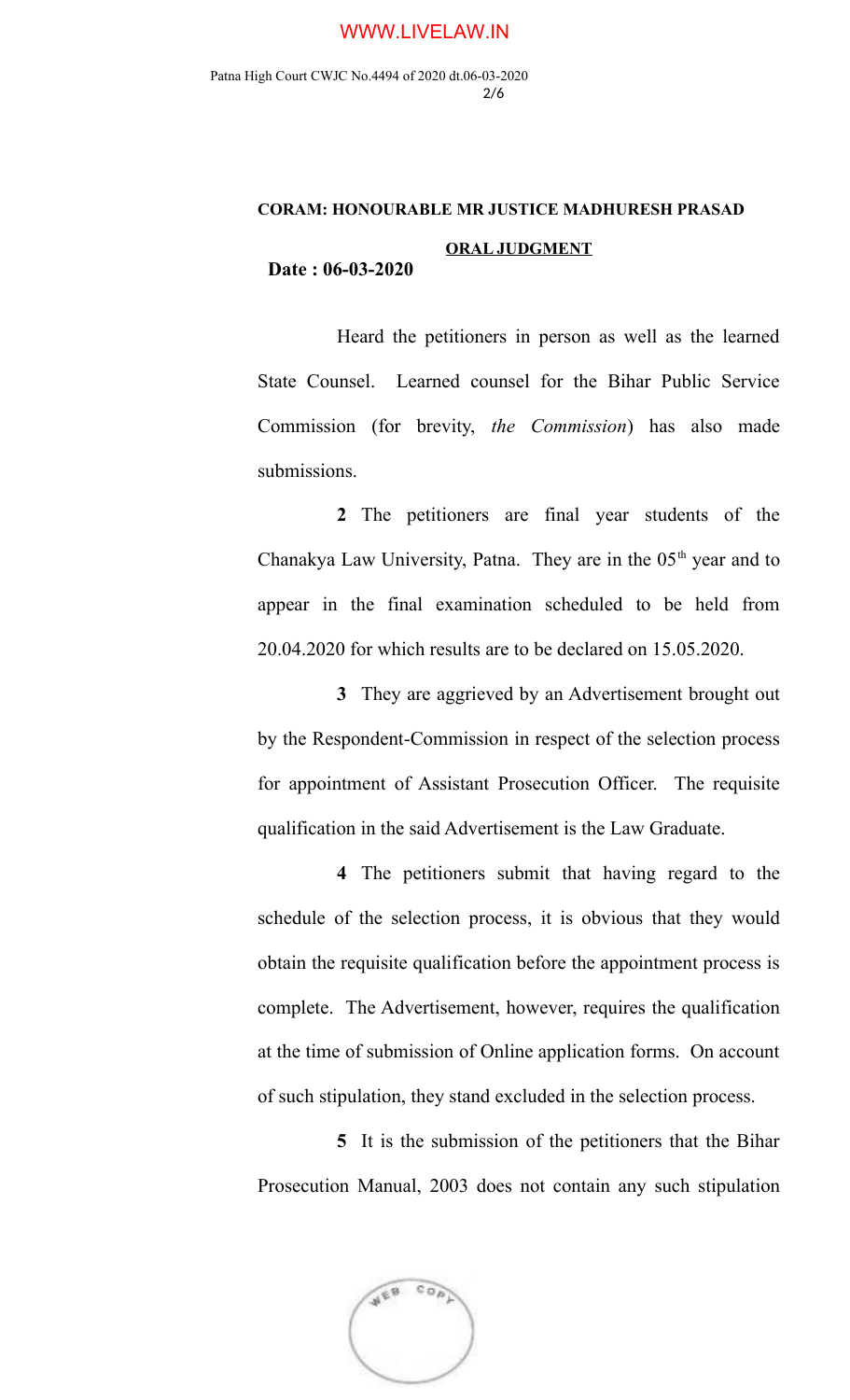and, as such, the Authorities should not create a bar against the petitioners that the requisite qualification was required to be submitted at the time of Online application.

**6** They have submitted that Clause 34 of the Bihar Prosecution Manual, 2003 provides the minimum qualification as a Graduate of Law for the purpose of "appointment". The qualification, as per the Rule, is not a pre-requisite for "application".

**7** This Court would consider it useful to reproduce Clause 34 of the Bihar Prosecution Manual, 2003 which reads as follows:

> "34. नियुक्ति के लिए उम्मीदवार की न्यूनतम शैक्षणिक योग्यता विधि स्नातक की वह डिग्री होगी जो अधिवक्ता के रूप में न्यायालय में प्रैटिक्स करने के लिये निबंधन हेतु अनिवार्य है।"

**8** The other submission is that the Rule is silent as to the date on which the requisite qualification is to be possessed by the candidates. In such circumstances, the Commission could not impose a bar by inserting Note (4) requiring the candidates to submit their qualifications/testimonials in respect of the requisite qualification at the time of making Online application.

**9** Learned counsel for the Commission as well as the learned State Counsel have made submissions in this respect. It is their case that the Bihar Prosecution Manual, 2003 does not

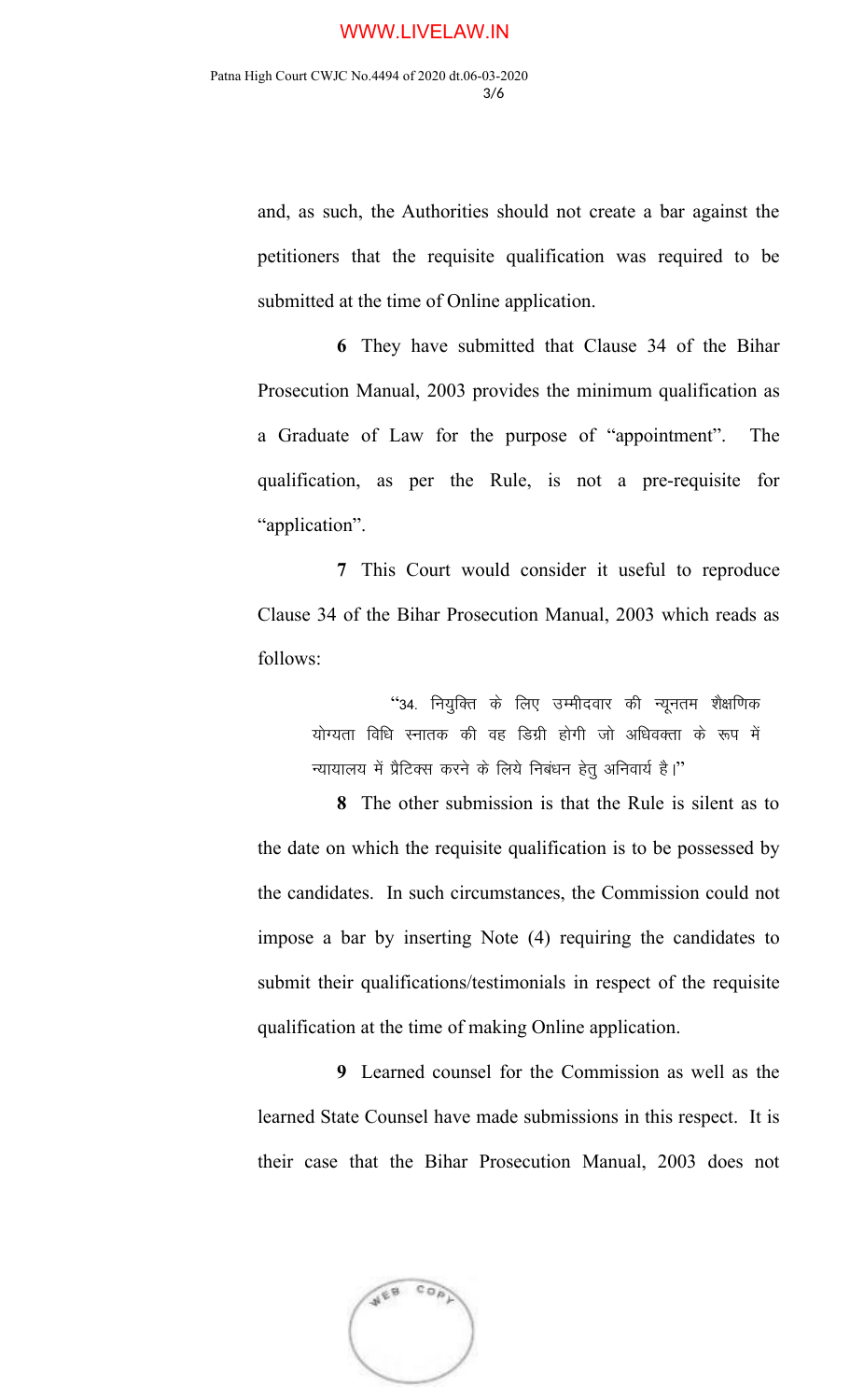prescribe the stage at which the requisite qualification is required to be possessed/acquired. The Rule, admittedly, is silent in this regard as it is not even the case of the petitioners that the Bihar Prosecution Manual 2003 prescribes as to which stage of the selection process, the candidates are required to acquire or possess the requisite qualification.

**10** In such circumstance, wherein Rule is silent, the law is well settled. Reliance is placed on the decision of the Apex Court in the case of Bhupinderpal Singh & Others -Versus- State of Punjab & Others, (2000) 5 Supreme Court Cases 262, later followed in the case of Rakesh Kumar Sharma -Versus- State (NCT of Delhi) & Others, (2013) 11 Supreme Court Cases 58. Learned counsels have placed specific reliance on paragraphs 13 and 14 of the judgment in the case of Bhupinderpal Singh (supra) and paragraph 11 of the judgment in the case of Rakesh Kumar Sharma (supra).

**11** Referring to various earlier pronouncements in this regard, the Apex Court in the case of Bhupinderpal Singh (supra) has held that the cut off date on which the eligibility requirement is required to be satisfied by the candidate is either the date appointed by the relevant Service Rules, and if there be no cut off date appointed by the Rules, the same may be appointed for this

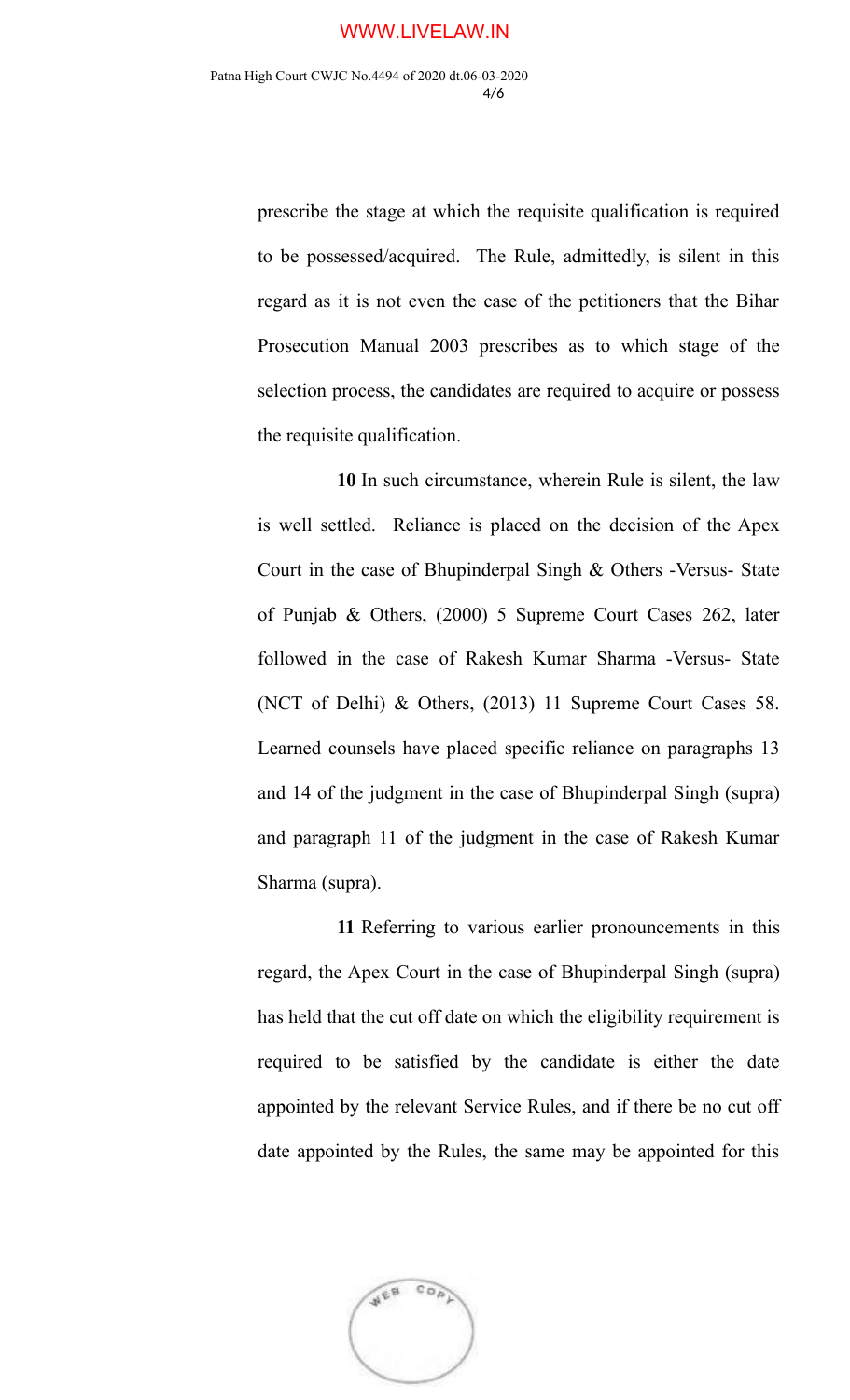purpose in the Advertisement calling for applications. In the instant case, the Advertisement issued by the Commission clearly prescribes at Note (4) that the candidates are required to possess their testimonials in support of requisite qualifications issued prior to 06.03.2020 being the last date for making applications failing which the candidate shall be cancelled.

**12** In the case of *Rakesh Kumar Sharma (supra)*, the Apex Court has clearly stated the settled legal proposition that selection process commences on the date when applications are invited and that only the person eligible on the last date of submission of applications has a right to be considered against vacancies provided he fulfills the requisite qualifications. Since, there is no provision to the contrary in the Bihar Prosecution Manual 2003, the petitioners cannot claim that prescription in the Advertisement requiring candidates to have the requisite qualification prior to last date of submission of forms is in any way unsustainable.

**13** Here also, the Rule does not prescribe on what date the candidates are required to possess/acquire the requisite qualification. The Commission, in the Advertisement, has specified that the testimonials/certificates in support of the qualification are required to be possessed before the last date of